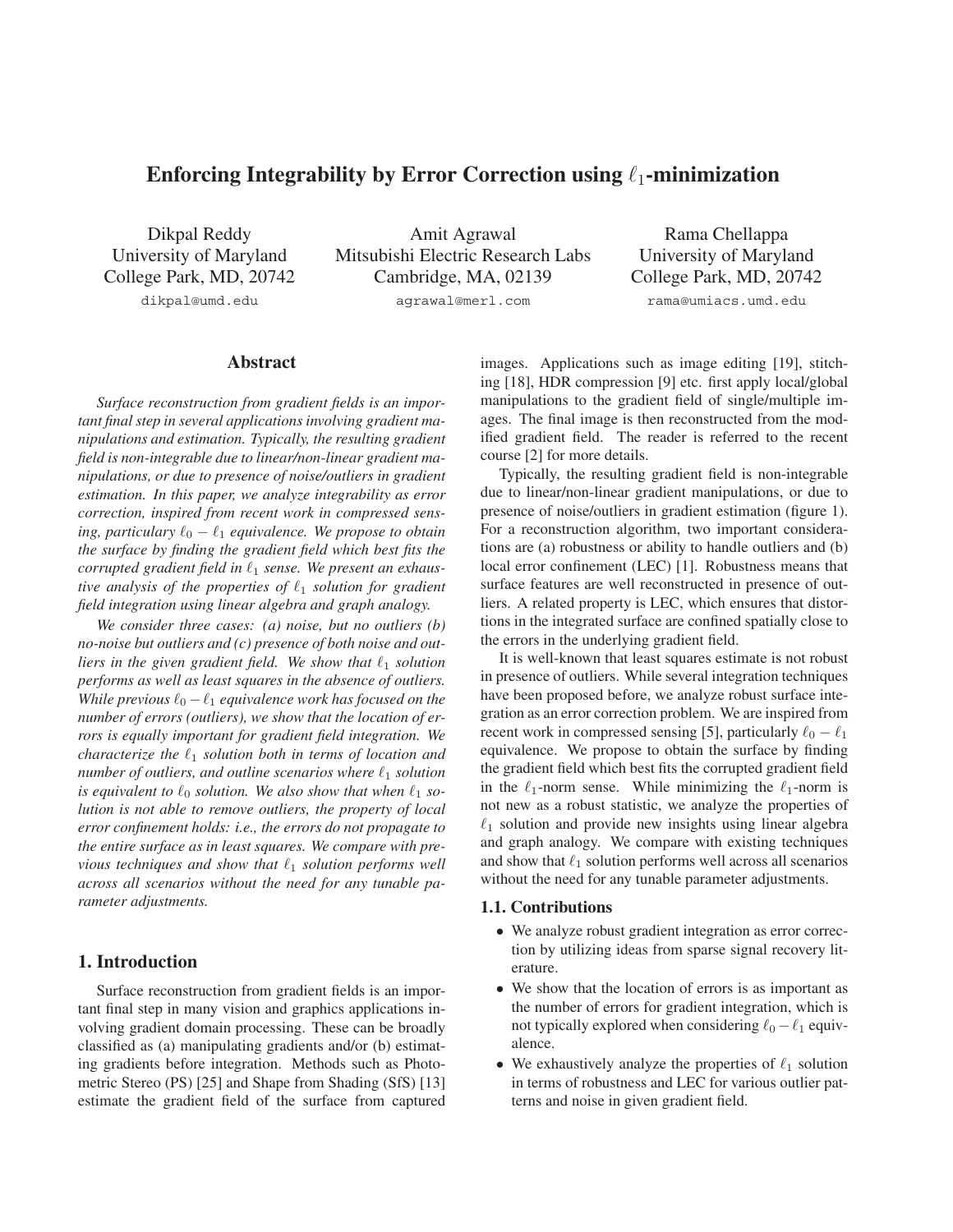#### **1.2. Related work**

**Enforcing integrability:** The simplest approach is to find an *integrable* gradient field (or the surface) which best fits the given gradient field, by minimizing the least squares cost function. This amounts to solving the Poisson equation [24]. Frankot & Chellappa [11] project the given gradient field onto integrable functions using Fourier basis to enforce integrability. Cosine basis functions were proposed in [12], while Kovesi [17] proposed *shapelets* as a redundant set of basis functions. Petrovic *et al*. [21] used a loopy belief propagation algorithm to find the corresponding integrable field. Methods based on  $\ell_2$ -norm cannot handle large outliers in the gradient field.

**Robust estimation:** There has been large body of work on robust parametric estimation using RANSAC [10], which becomes combinatorial in nature as the number of parameters increases. For gradient integration on  $N \times N$  grid, there are  $N^2$  unknowns (pixel values) and  $2N^2$  observations ( $x$  and  $y$  gradients). Thus, RANSAC is computationally prohibitive [3]. M-estimators modify the least squares cost function to reduce the influence of outliers. Several such influence functions such as Huber, Tukey, etc. have been proposed [14, 22].

Agrawal *et al*. [3] proposed a general framework for robust gradient integration by gradient transformations, such as anisotropic weighting and affine transformations. The diffusion algorithm in [3] solves a modified Poisson equation by applying edge preserving affine transformations to the gradient field. To calculate the local surface edge direction, the algorithm uses gradient values in a neighborhood. We show that it performs poorly when the neighborhood of an edge is corrupted by outliers.

Our approach instead minimizes the  $\ell_1$ -norm of gradient errors. Minimizing the  $\ell_1$ -norm has been shown to be effective in correcting outlier errors and recovering sparse signals [8, 15, 18]. Traditionally,  $\ell_1$ -norm is not preferred since the cost function is not analytically differentiable and minimization is computationally expensive. However, there has been a renewed interest in using  $\ell_1$  cost functions due to  $\ell_0 - \ell_1$  equivalence for sparse reconstructions under the *restricted isometry property* (RIP). We use RIP to show that for gradient integration, the location of outliers is as important as their number. In addition, we use the expander graph structure of gradient-curl pairs to understand the distribution of outliers which can be corrected.

**Graph based approach:** To avoid the combinatorial nature of RANSAC, a greedy graph based technique was proposed in [1]. This approach treats the underlying 2D grid as a graph, gradients as edges and unknown surface values as nodes. The outlier gradients are heuristically determined by thresholding the curl values over the graph and the corresponding edges are removed. If the graph remains connected, surface could be integrated using the remaining



Figure 1. (Left) Ground truth  $p$  for Mozart (Right) Outliers along possible shadow regions in the gradient field obtained from PS. The magnitude of the outliers is 5 times the largest ground truth gradient values.

edges (gradients). Else, a minimal set of edges are chosen to connect the graph by assigning edge weights using gradient magnitude or curl values. However, the underlying heuristic of using curl values as a 'goodness' measure often fails in presence of noise. We show that [1] performs poorly in presence of noise and that minimizing the  $\ell_1$ -norm effectively handles noise as well as corrects sparsely distributed outliers in the gradient field. In addition, when the outliers are concentrated, LEC property is maintained.

**Denoising and TV regularization:** Image denoising is a classical problem and several approaches for feature preserving denoising have been successfully demonstrated. Anisotropic filtering [20] takes into account the local edge direction in a PDE based framework. Rudin *et al*. [23] proposed total variation (TV) regularization, which penalizes the  $\ell_1$ -norm of the gradients of the estimated (denoised) image. Note that our approach is different: we minimize the  $\ell_1$ -norm of *gradient errors*, not gradients themselves. Thus, we do not employ any assumptions on the underlying surface such as natural image statistics (distribution of gradients is peaked at zero).

## **2. Gradient integration as error correction**

We use terminology from [1]. Let  $S(y, x)$  be the desired surface over a rectangular grid of size  $H \times W$ . In vector form, we denote it by **s**. Let  $(p, q)$  denote the given nonintegrable gradient field, possibly corrupted by noise and outliers. The goal is to estimate S from  $(p, q)$ . The integrable gradient field of  $S$  is given by the forward difference equations

$$
p^{0}(y,x) = S(y,x+1) - S(y,x)
$$
  
\n
$$
q^{0}(y,x) = S(y+1,x) - S(y,x).
$$
\n(1)

In vector form (1) can be written as

$$
\mathbf{Ds} = \left[ \begin{array}{c} p^0 \\ q^0 \end{array} \right] = \mathbf{g}^0, \tag{2}
$$

where  $g^0$  denotes the stacked gradients and **D** denotes the gradient operator matrix. Each row of **D** has two non-zero entries:  $\pm 1$  in pixel positions corresponding to that particular gradient. The curl of the gradient field can be defined as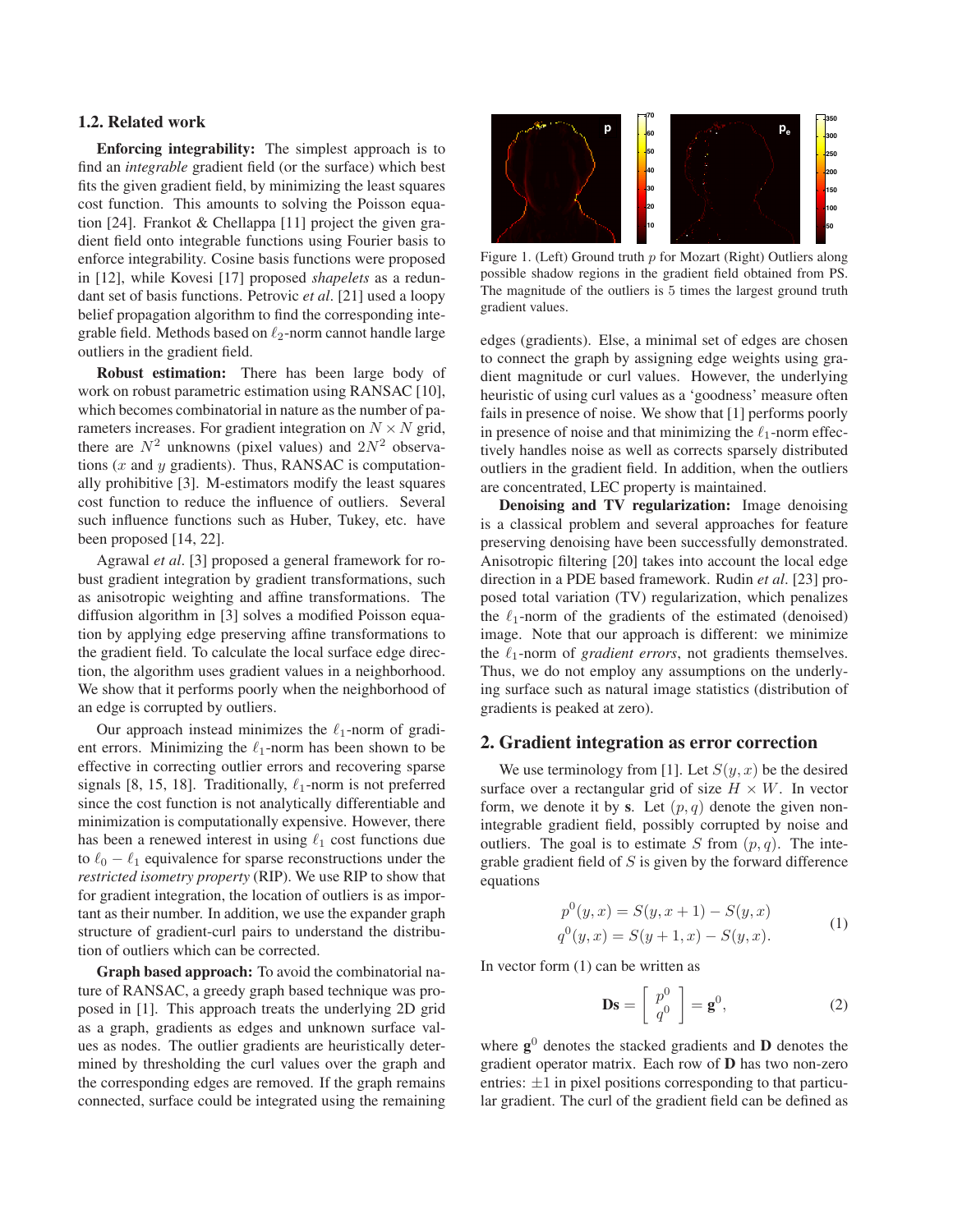loop integrals around a box of four pixels [1]

$$
curl(y, x) = p(y+1, x) - p(y, x) + q(y, x) - q(y, x+1)
$$
  
which can be written as

which can be written as

$$
\mathbf{d} = \mathbf{C} \left[ \begin{array}{c} p \\ q \end{array} \right] = \mathbf{Cg}.
$$
 (3)

Here, **d** denotes the vector of stacked curl values and **C** denotes the curl operator matrix. Each row of **C** has only four non-zero entries  $(\pm 1)$  corresponding to the gradients associated with the loop integral.

Since the gradient field  $\mathbf{g}^0$  is integrable,  $\mathbf{C}\mathbf{g}^0 = 0$ . However, for the given non-integrable gradient field **g**,  $Cg \neq 0$ .<br>Decomposing **g** as the sum of  $g^0$  and a *gradient error field* Decomposing **g** as the sum of **g**<sup>0</sup> and a *gradient error field* **e**, we get

$$
\mathbf{g} = \mathbf{g}^0 + \mathbf{e} = \mathbf{D}\mathbf{s} + \mathbf{e}.\tag{4}
$$

Applying the curl operator on both sides, we obtain

$$
\mathbf{d} = \mathbf{C}\mathbf{e} \tag{5}
$$

Thus, integrability can also be defined as error correction: the goal is to estimate the gradient error field **e** given the curl **d** of the corrupted gradient field. Note that in this formulation, there are  $M = HW$  knowns (curl values) and  $N = 2HW$  unknowns (error gradients), leading to an under-determined system of linear equations. We use  $\|\cdot\|_p$ to denote the  $\ell_p$ -norm.  $\|\mathbf{e}\|_0$  simply counts the nonzero elements of **e**.

**Poisson solver** finds a least squares fit to the gradients by solving

$$
\hat{\mathbf{e}} = \arg \min ||\mathbf{e}||_2 \quad \text{s.t.} \quad \mathbf{d} = \mathbf{C}\mathbf{e}.\tag{6}
$$

The least squares estimate is optimal when the gradient errors obey a Gaussian distribution. If the errors contains outliers, then the estimate is skewed leading to severe artifacts in the reconstructed surface or image. Outliers in the gradient field can be understood as arbitrarily large errors and could obey any distribution. An example of the errors in gradients obtained from PS is shown in figure 1.

 $\ell_0$ -minimization: An approach to handle outliers is to combinatorially search for the possible locations of outliers, estimate them subject to the curl constraint (5) and pick the combination which satisfies the constraints the best. This can be written mathematically as

$$
\hat{\mathbf{e}} = \arg \min ||\mathbf{e}||_0 \quad \text{s.t.} \quad \mathbf{d} = \mathbf{C}\mathbf{e}. \tag{7}
$$

This problem is NP-hard and hence computationally infeasible.

 $\ell_1$ -minimization: Instead, we solve a convex relaxation of (7) by replacing the  $\ell_0$ -norm of the gradient error **e** with the  $\ell_1$ -norm. The conditions under which this equivalence holds true is described in detail in Sec. 4.

$$
\hat{\mathbf{e}} = \arg \min ||\mathbf{e}||_1 \quad \text{s.t.} \quad \mathbf{d} = \mathbf{C}\mathbf{e}.
$$
 (8)

(8) can be solved using convex optimization algorithms in polynomial time.



Figure 2. (a) Graph with pixels as nodes & gradients as edges. Curl is calculated along  $2 \times 2$  loops (b) Spanning tree edges in black (c) Gradient errors in dashed lines (d) Solid black lines and red curl loops have expander graph structure

# **3. Graph based interpretation**

In [1], a graph-based interpretation is provided for integrating the gradient field corrupted by outliers. We discuss this method and borrow its framework to explain our approach. [1] treats the pixel grid as a graph  $(G, E)$ , where the pixels are the nodes of the graph and gradients correspond to the edges of the graph (figure  $2(a)$ ). Let us first assume that the location of outliers (bad gradients) are known. [1] proposes to remove the corresponding edges from the graph. If the resulting sub-graph remains connected, then integration could be done using the remaining edges/gradients. Else, the graph is connected using a minimal set of edges, by assigning edge weights based on gradient magnitude or curl values. Since in practice, the location of outlier gradients are not known, [1] thresholds the curl values as a heuristic.

**Relationship with**  $\ell_0$ **-minimization:** Note that the key idea is that for integration to be possible, the resulting graph has to be connected. Thus, the minimal set of gradients required for integration should correspond to a spanning tree (ST) [3] as shown in figure 2(b). First, let us assume that the graph remains connected after removing the edges corresponding to outlier gradients. Then, it is easy to see that [1] is a greedy algorithm for  $\ell_0$ -minimization. This is because the resulting sub-graph trivially minimizes the  $\ell_0$ -norm of gradient errors.

However, the important point is that even if we know the location of outliers, it does not guarantee error-free reconstruction, since the resulting sub-graph needs to be connected. For example, it is easy to see that if all 4 edges of a node are removed, graph does not remain connected (figure 3, clique-5). On other hand, if the errors are distributed as shown in figure 3 (right), perfect reconstruction can be achieved. Thus, even  $\ell_0$ -minimization does not guarantee perfect reconstruction. It can handle up to  $25\%$  outliers<sup>1</sup>, but can fail for as low as 4 outliers. While recent work in compressed sensing [5] has focused on the *number* of errors (outliers), the location of outliers is equally important for gradient reconstruction problem. Since  $\ell_0$ -minimization can fail depending on spatial distribution of errors, it is important to consider it while analyzing  $\ell_0 - \ell_1$  equivalence.

**RANSAC:** In gradient integration, RANSAC would

<sup>&</sup>lt;sup>1</sup>In general,  $\ell_0$ -minimization can handle up to 50% outliers. For gradient integration, a unique solution can be obtained only for maximum of 25% outliers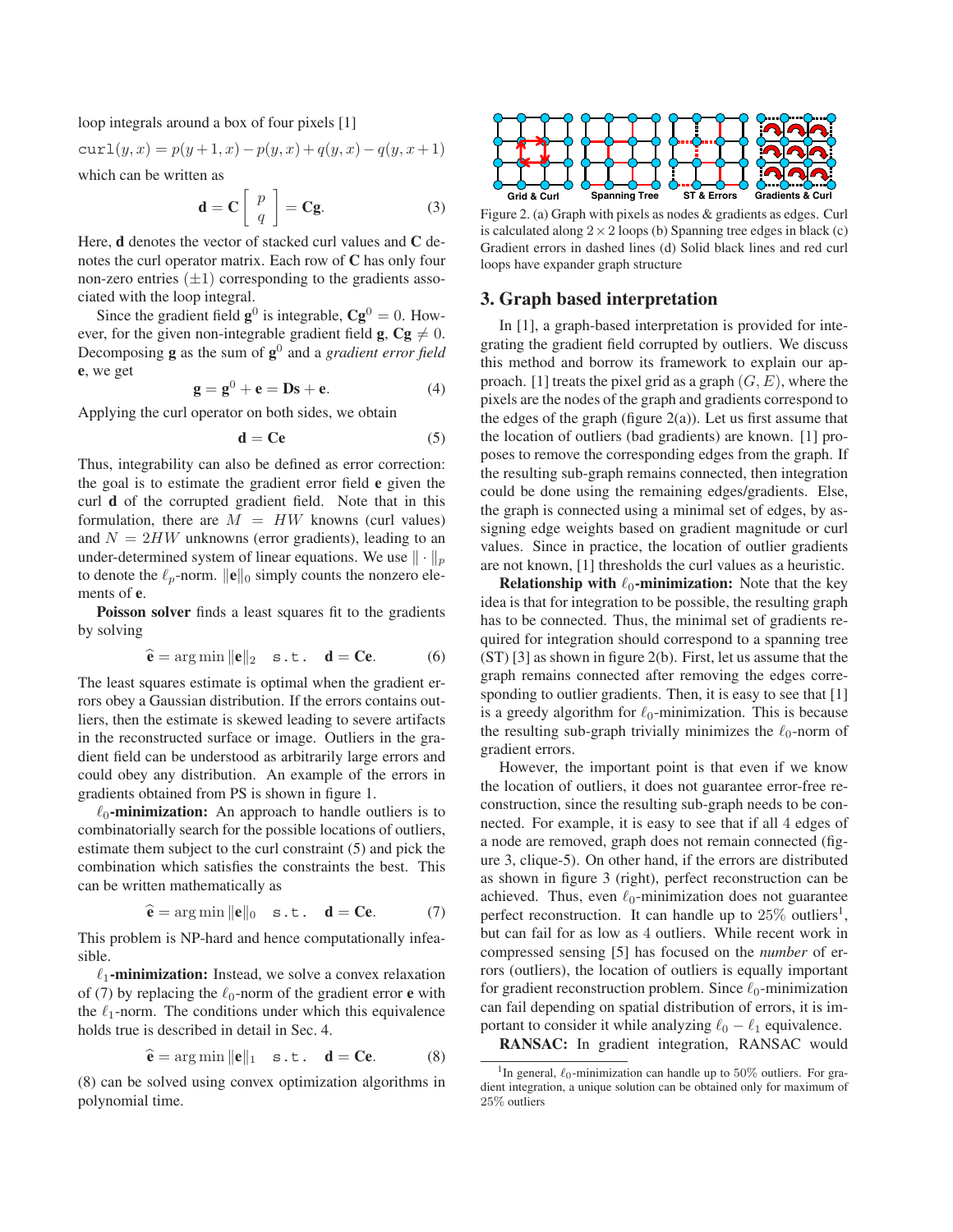search over different realizations of ST and pick the one which rejects most outliers. As shown in [3], since the number of parameters are large, RANSAC is computationally prohibitive.

#### **3.1. Performance under noise**

Note that a robust algorithm should also be able to work well in presence of noise. In [1], a heuristic is used to estimate outlier errors, assuming that the non-zero curl values are related to outlier gradients. However, this assumption is well suited only when the gradient field is corrupted by outliers and fails in presence of noise. Under noise, the algorithm in [1] confuses correct gradients as outliers and performs poorly as shown in figure 5.

In presence of noise, gradient error **e** is non-sparse with the largest components corresponding to outliers. To handle noise, the cost function is modified to

$$
\hat{\mathbf{e}} = \arg \min ||\mathbf{e}||_1
$$
 s.t.  $||\mathbf{d} - \mathbf{C}\mathbf{e}||_2 \le \epsilon$  (9)

for an appropriate  $\epsilon$ .

# **4.**  $\ell_0 - \ell_1$  **equivalence**

One of the earliest methods in sparse signal recovery by minimizing the  $\ell_1$ -norm is Basis Pursuit [8] but it is recently that conditions for equivalence between minimizing  $\ell_0$  and  $\ell_1$ -norm have been provided in the compressed sensing literature [5, 7, 6]. In fact, the gradient error correction problem is similar to the classical error correction problem analyzed in [7], but the location of errors is equally important as discussed in section 3. Continuing the notation, we present sufficient conditions for  $\ell_0 - \ell_1$  equivalence as described in [6]. They are

- **e** is *k*-sparse ( $\|\mathbf{e}\|_0 = k$ )
- The matrix **C** obeys RIP with isometry constant  $\delta_{2k}$

RIP (with  $\delta_{2k}$ ) is a sufficient condition on a matrix (**C**) which guarantees recovery of *all* k-sparse vectors (**e**) from its projection (**d**) using  $\ell_0$ -minimization (if  $\delta_{2k} \le 1$ ) or  $\ell_1$ -minimization (if  $\delta_{2k} \le \sqrt{2} - 1$ ). This implies that  $\ell_{12}$  $\ell_1$ -minimization (if  $\delta_{2k} < \sqrt{2} - 1$ ). This implies that  $\ell_1$ -<br>minimization can recover a k-sparse vector as well as  $\ell_2$ minimization can recover a k-sparse vector as well as  $\ell_0$ minimization when  $\delta_{2k} < \sqrt{2} - 1$ . **C** is said to satisfy RIP with isometry constant  $\delta_{2k}$ , if the eigenvalues of  $\mathbf{C}_T^* \mathbf{C}_T^{-2}$  lie between  $(1 - \delta_{2k})$  and  $(1 + \delta_{2k})$  for every submatrix  $C_T$ , formed by choosing  $2k$  columns with index set  $T$ . Note that the condition to recover  $k$ -sparse **e** is actually on  $2k$ columns of  $C$ . This is to ensure that the true  $k$ -sparse vector is not confused with any other  $k$ -sparse vector with the same projection **d**, thereby ensuring a *unique* solution. Typically, dense matrices such as *i.i.d.* Gaussian or partial Fourier matrices [5] satisfy RIP for large  $k$ .

As discussed in section 3, if all 4 edges of a node are in error, they can't be corrected even if we knew their locations. It implies that the recovery of 4-sparse gradient error vector **e** using either  $\ell_0$  or  $\ell_1$ -minimization is impossible. Thus, RIP doesn't hold for  $k = 4$  and hence for all  $k > 4$ . But, the constant  $\delta_{2k}$  corresponding to a 2k edge set T does inform us whether any  $k$  gradient errors in  $T$  can be corrected using either  $\ell_0$  or  $\ell_1$ -minimization

For a 2k edge set T,  $\delta_{2k} < 1$  means that  $\mathbf{C}_T^* \mathbf{C}_T$  is non-<br>qular. This implies that the 2D graph remains connected singular. This implies that the 2D graph remains connected after removing the corresponding  $2k$  edges  $T$ . Conversely, in figure 3 clique-5,  $\delta_{2k} = 1$  since the graph does not remain connected when all the four edges are in error.

#### **4.1. Spatial distribution of errors**

Figure 3 lists several spatial distribution of errors in a isolated neighborhood. We qualitatively analyze which of these can be corrected with the help of isometry constant  $\delta_{2k}$ . Few of them are described in detail below. For example, in clique-2 ( $2k = 2$ ),  $\delta_{2k} = 0.5$  implying clique- $1 (k = 1)$  can be corrected perfectly by  $\ell_0$ -minimization.<br>However, in practice  $\ell_1$ -minimization can also correct the However, in practice  $\ell_1$ -minimization can also correct the single outlier although  $\delta_{2k} > \sqrt{2} - 1$ . Likewise,  $\delta_{2k} = 0.5$ in clique-8 ( $2k = 4$ ) implies clique-6 ( $k = 2$ ) can be corrected perfectly by both  $\ell_0 \& \ell_1$ -minimization. This confirms that conditions on  $\delta_{2k}$  are just sufficient. Nevertheless, the conditions provide insight into the error locations that can be corrected.

Since the condition for  $\ell_1$  recovery is stronger than  $\ell_0$  recovery, there exist outlier distributions which  $\ell_0$ minimization can correct but  $\ell_1$  cannot. For example, since  $\delta_{2k} = 0.5$  in clique-8,  $\ell_0$ -minimization can correct clique-3<br>but  $\ell_1$  cannot always. Conversely, if  $\ell_2$ -minimization canbut  $\ell_1$  cannot always. Conversely, if  $\ell_0$ -minimization cannot correct a gradient error  $e$  then neither can  $\ell_1$ . In other words,  $\ell_1$ -minimization corrects less errors compared to  $\ell_0$ .

We generalize to other outlier spatial distributions. Let T denote the indices of some 2k edge locations and  $T<sup>c</sup>$  the complement edges. If  $T^c$  is not a connected subgraph, the matrix  $\mathbf{C}_T^* \mathbf{C}_T$  is singular and  $\delta_{2k} = 1$ . This implies that there exist k error locations in T, which  $\ell_0$ -minimization there exist k error locations in T, which  $\ell_0$ -minimization cannot correct uniquely. If  $T<sup>c</sup>$  is a connected subgraph, then the matrix  $\mathbf{C}_T^* \mathbf{C}_T$  is non-singular and  $\delta_{2k} < 1$  suggesting  $\ell_0$ -minimization can correct any k error locations in gesting  $\ell_0$ -minimization can correct any k error locations in T. For sufficiently small k we will have  $\delta_{2k} < \sqrt{2} - 1$ and  $\ell_1$ -minimization corrects all of them. For example,  $\ell_1$ minimization can correct outliers distributed as shown in figure 3 (right).

#### **4.2. Expander graph structure**

Unlike typical dense matrices in compressed sensing, curl matrix **C** is sparse and hence doesn't satisfy RIP for even few edges in error. Each curl value carries information about four gradients and each gradient contributes to two curl values. In the graph obtained by removing the bor-

<sup>2</sup>**C**<sup>∗</sup> is the transpose of **C**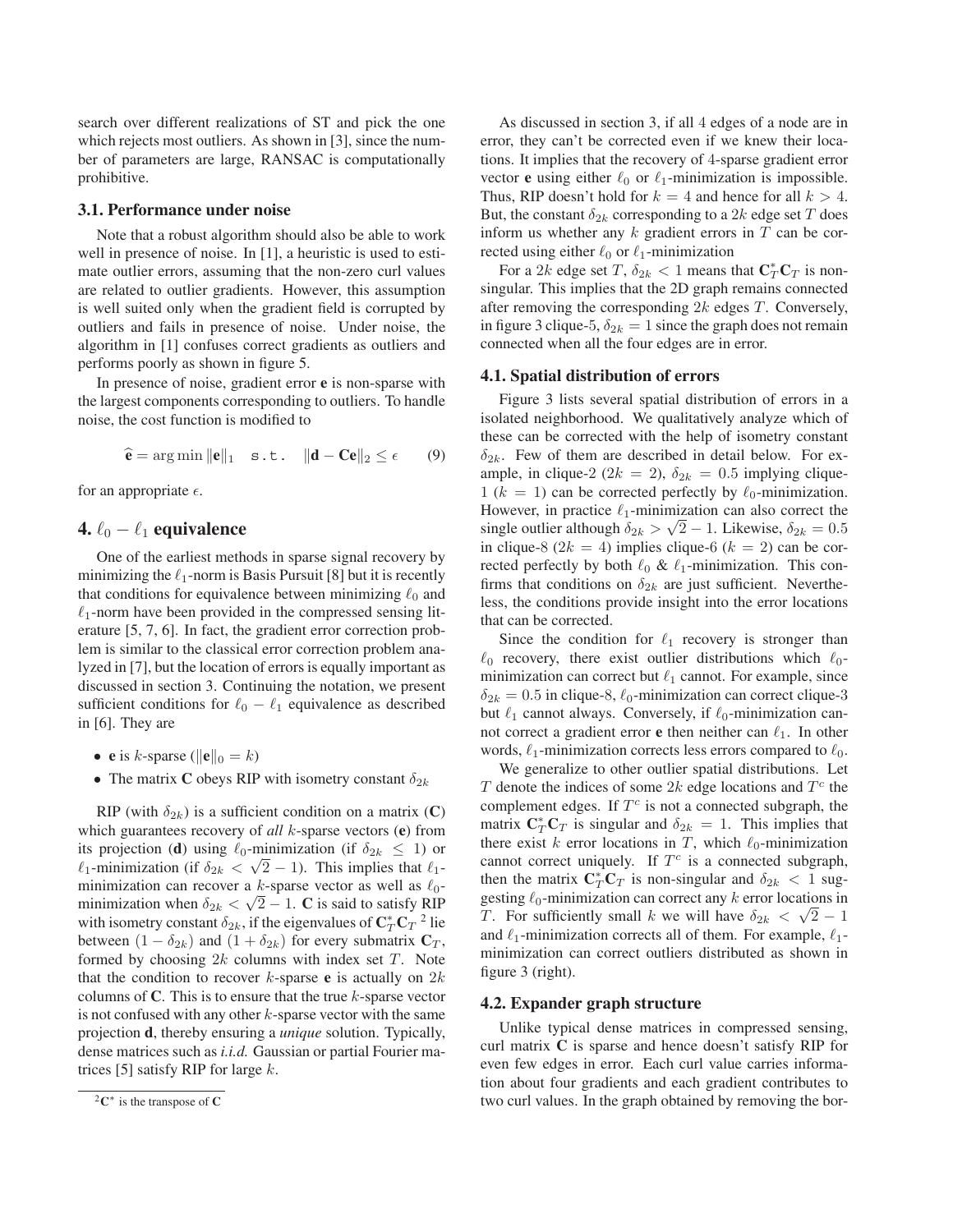

Figure 3. (Left) Top row: Isolated cliques (set T) in error (red). Second row: Number of unknown (gradients) and known (curls) variables. Third row: Shows whether  $\ell_1$ -minimization can correct these errors. Fourth row: Smallest & largest eigenvalue ( $\lambda_{min}$  &  $\lambda_{max}$ ) of  $\mathbb{C}^*_T \mathbb{C}_T$ . (Right) Distribution of outliers (red) on  $12 \times 12$  grid which can be corrected perfectly by  $\ell_0$  and  $\ell_1$ . Note that the errors are distributed apart and follow clique-1 structure.

der edges of the grid, the gradients and curl values have an *expander graph* relationship where every gradient contributes to two curl values and every curl value has contribution from four gradients. The truncated curl matrix  $C_{int}$ corresponding to gradients in the interior has the structure of an adjacency matrix of an expander graph, where the gradients are the left nodes  $U$  and the curl values, the right nodes V (figure 2(d)). But, each column of  $C_{int}$  has both  $+1$  and  $-1$  entries unlike the adjacency matrix which has only  $+1$ as both entries.

In the compressed sensing literature, the concept of RIP has been extended to sparse matrices such as the adjacency matrix of an expander graph [4]. Theorem 1 in [4] states that if any matrix  $\hat{\mathbf{C}}_{ex}$  of size  $M \times N'$  is the adjacency matrix of an  $(k, \alpha)$  expander  $G = (U, V, E)$  with left degree d such that  $1/\alpha$ , d are smaller than N', then the scaled matrix<br>  $\mathbf{C} = (d^{1/p})$  satisfies the RIP  $\alpha$ , a property for  $1 \leq \alpha \leq 1 + \alpha$  $\mathbf{C}_{ex}/d^{1/p}$  satisfies the RIP<sub>p,k,δ</sub> property, for  $1 \leq p \leq 1 +$  $1/logn$  and  $\delta = \beta \alpha$  for some absolute constant  $\beta > 1$ .

Although  $C_{int}$  is not truly an adjacency matrix, it follows the proof of Theorem 1 in [4] for the case  $p = 1$ in a straightforward way with parameters  $d = 2$  and  $\alpha \sim 3/4$ .  $\alpha \sim 3/4$  implies a poor expander and hence  $\ell_1$ -minimization fails to correct the errors for even simple outlier distributions. Nevertheless, the expander graph structure of the problem provides a nice framework to analyze the error distributions which can be corrected completely (such as figure 3 (right)) and also opens the door for greedy algorithms which can correct such error distributions. For example, the standard decoding algorithm for expander codes with  $d = 2$  and  $\alpha \sim 3/4$  would first look for two neighboring curl values which have been affected by a corrupt edge and then account for that edge in the curl values and iterate this search. This procedure indicates that for a decoding algorithm to be successful on the 2D graph (poor expander), the gradient errors should be distributed apart as shown in figure 3 (right)).

#### **5. Experiments and Results**

We compare the performance of our algorithm with the Least squares [24], Shapelets [17], Algebraic approach [1] and the Diffusion algorithm [3]. For shapelets, we use the default parameters (nscales=6, minradius=1, mult=2). Shapelets produce a scaled surface with unknown scale, which is fixed by setting the surface mean to the mean of the ground truth surface (for synthetic experiments). We assume Neumann boundary conditions for integration, which results in an unknown additive constant of integration. This needs to be set for meaningful comparisons among approaches for which we align the median of the reconstructed surface values<sup>3</sup>. Note that although mean square error (MSE) values in table 1 are indicative of the algorithm performance, it may not be related to the visual performance.

To solve (9), we use the regularized formulation:  $\arg \min \mu ||e||_1 + 1/2 ||d - Ce||_2^2$ , since faster software [16] exists for the latter  $\mu$  is the only parameter which we need exists for the latter.  $\mu$  is the only parameter which we need to set and to enforce sparsity in the gradient error *e*, we found that  $\mu = 10^{-3}$  works over a wide range of problems and outlier distributions.

**Effect of noise without outliers:** First, we compare the performance of the algorithms when the the gradient field is corrupted only by noise. We added Gaussian noise with  $\sigma = 10\%$  of the maximum gradient value to the gradients of **Ramp-peaks** synthetic dataset shown in figure 5.  $\ell_1$ minimization performs as well as Least squares in presence of noise in the gradient field. Algebraic method performs poorly due to the simplifying assumptions it makes about the relationship between curl and gradient error. MSE numbers are reported in table 1.

**Effect of outliers without noise:** To analyze the effect of outliers, we added outliers to  $10\%$  of the ground truth gradient field. The outliers are salt and pepper noise with a range five times that of the original gradient field. The re-

<sup>3</sup>Effective as long as 50% of the surface values remain uncorrupted after surface reconstruction.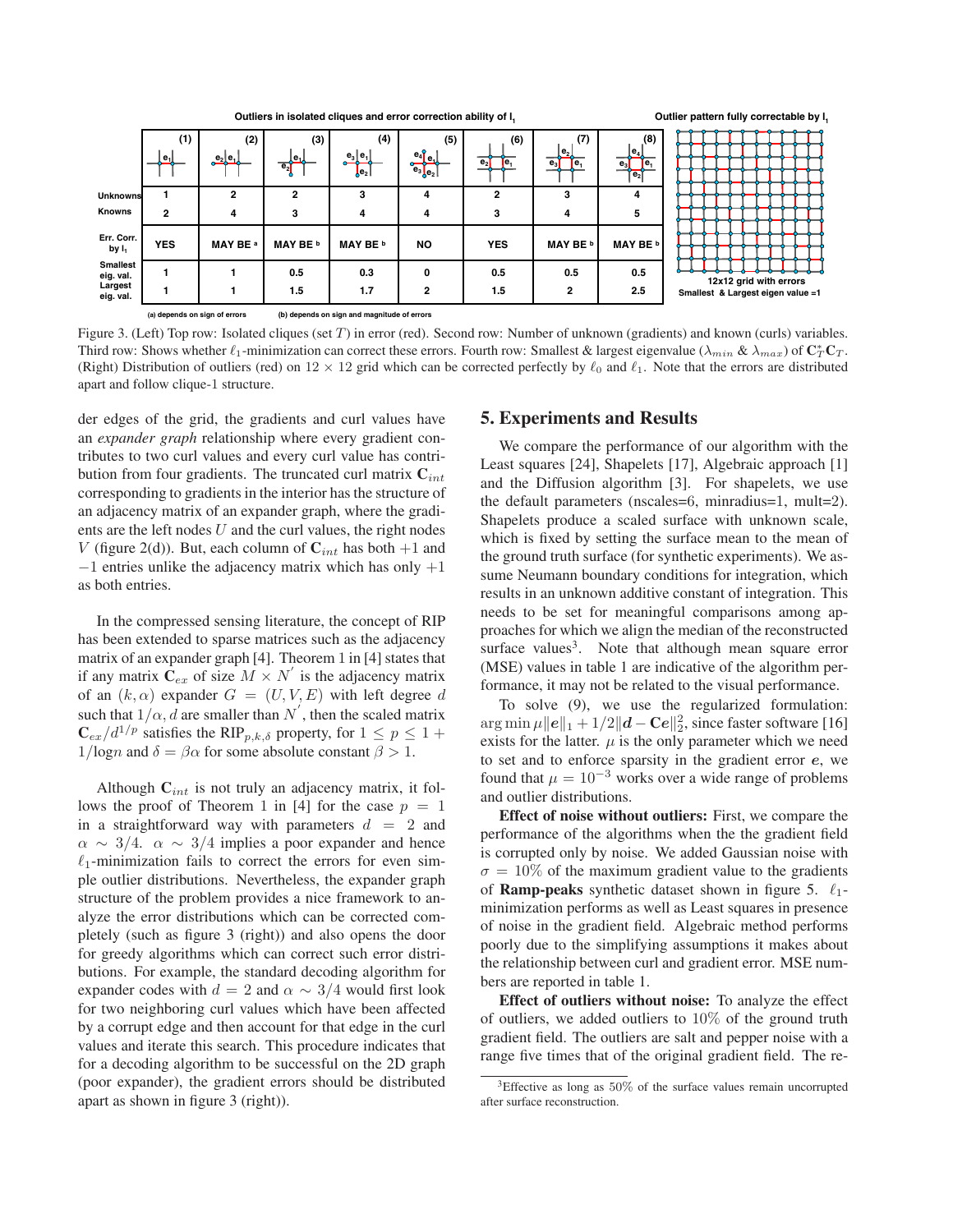|                             | $\ell_1$ -minimization | <b>Least Squares</b> | <b>Diffusion</b> | <b>Shapelets</b> | <b>Algebraic</b> |
|-----------------------------|------------------------|----------------------|------------------|------------------|------------------|
| Ramp-peaks Noise only       | 0.5581                 | 0.2299               | 0.3980           | 0.7221           | 4.5894           |
| Ramp-peaks Outliers only    | 0.3136                 | 9.9691               | 2.0221           | 24.7759          | 0.2430           |
| Ramp-peaks Noise & Outliers | 0.5064                 | 6.8096               | 1.8382           | 16.8603          | 3.1849           |
| <b>Mozart PS</b>            | 550.1                  | 575.8                | 521.4            | 1179.1           | 708.7            |

Table 1. MSE of reconstructed surfaces using different methods on Ramp-peaks dataset and PS experiment on Mozart dataset.

constructed surfaces are shown in figure 6.  $\ell_1$ -minimization performs as well as the Algebraic approach as shown in table 1. Note that  $\ell_1$ -minimization corrects most of the outliers and preserves the surface edges and details. It also confines the errors locally when it fails to correct them.

We also analyze the performance of various algorithms as the percentage of outliers increase. In figure  $4(a)$ , we vary the percentage of outliers in the Ramp-peaks gradient field and compute the percentage of surface values in error. We declare a surface value to be in error if it deviates more than 5% from the maximum surface value. The plot shows that the Algebraic approach is the most effective in correcting outliers with similar performance by  $\ell_1$ -minimization. Note that both Least squares and Shapelets fail to preserve the surface shape even for small percentage of outliers. For this experiment, we averaged the performance over 200 realizations for every percentage of outliers.

**Effect of noise and outliers:** The true test of a robust algorithm is in presence of both noise and outliers. We test the realistic scenario of both noise and outliers by adding outliers to 7% of the gradients and Gaussian noise with  $\sigma = 7\%$  of the maximum gradient value.  $\ell_1$ -minimization<br>performs better than all the other methods. It cantures the performs better than all the other methods. It captures the characteristic of Least squares to handle noise and that of a combinatorial method such as Algebraic approach to correct outliers.

**Photometric stereo (PS):** We perform PS experiment on Mozart synthetic dataset to simulate the realistic occurrence of outliers in gradient fields. We first generate images assuming Lambertian reflectance model, distant point source lighting and constant albedo. Then we estimate the surface normals  $(n_x,n_y,n_z)$  and albedo through PS on images corrupted by random noise ( $\sigma = 5\%$  of the maximum intensity). The estimated gradient field is given by  $p = \frac{-n_x}{n_z}$ and  $q = \frac{-n_y}{n_z}$  and is corrupted by outliers as shown in figure 1. Figure 8 shows that our method and the diffusion algorithm give the best results. Both these methods correct the outlier errors which corrupt the gradient field during gradient estimation. Although  $\ell_1$ -minimization is marginally less successful compared to the diffusion algorithm in terms of MSE, note that our method corrects more outliers on the side of the face and also avoids the pinching artifacts near the flatter regions of the surface. It should be noted that the diffusion algorithm introduces artifacts close to sharp edges corrupted by outliers as illustrated in figure 4(c).

**Local error confinement:** We show that even when  $\ell_1$ -

minimization fails to correct the outliers, it confines the errors locally. In figure 4(b), we add outliers in a  $5 \times 5$  region on a  $20 \times 20$  flat surface. Both  $\ell_1$ -minimization and Least squares fail to correct the errors. However, Least squares spreads the error globally, while  $\ell_1$ -minimization confines it locally. By further regularizing the gradients themselves as in TV regularization, these remaining errors could be removed.

## **6. Discussions**

While minimizing  $\ell_l$ -norm is computationally expensive compared to solving the Poisson equation, researchers in compressed sensing are devising new and better algorithms. Also, the expander graph structure of the problem opens avenue to accurate greedy algorithms. For gradient integration problem, the errors which are not corrected by  $\ell_1$ minimization result in spikes in the reconstructed surface. This could be handled by adding small regularization on the gradient magnitude itself, or by median filtering the final result. The benefits of  $\ell_l$ -minimization over previous approaches is that no parameter tuning is required and it combines the best of least squares and combinatorial search to handle noise and correct outliers respectively. Further, even when it fails to correct the outliers, it has the local error confinement property and preserves sharp edges in the reconstructed surface.

We showed how robust gradient integration can be analyzed as error correction. Although  $\ell_l$ -minimization is not new, we provide new insight into the gradient integration formulation using graph theory and linear systems, by borrowing ideas from compressed sensing and sparse signal recovery. We showed that the location of outliers is equally important for gradient integration. We hope that our analysis will be useful for several other parametric robust estimation problems.

# **References**

- [1] A. Agrawal, R. Chellappa, and R. Raskar. An algebraic approach to surface reconstruction from gradient fields. In *Proc. Int'l Conf. Computer Vision*, pages 174–181, 2005.
- [2] A. Agrawal and R. Raskar. Gradient domain manipulation techniques in vision and graphics. ICCV short course, 2007.
- [3] A. Agrawal, R. Raskar, and R. Chellappa. What is the range of surface reconstructions from a gradient field? In *Proc. European Conf. Computer Vision*, volume 3951, pages 578–591, 2006.
- [4] R. Berinde, A. C. Gilbert, P. Indyk, H. J. Karloff, and M. J. Strauss. Combining geometry and combinatorics: A unified approach to sparse signal recovery. *CoRR*, abs/0804.4666, 2008.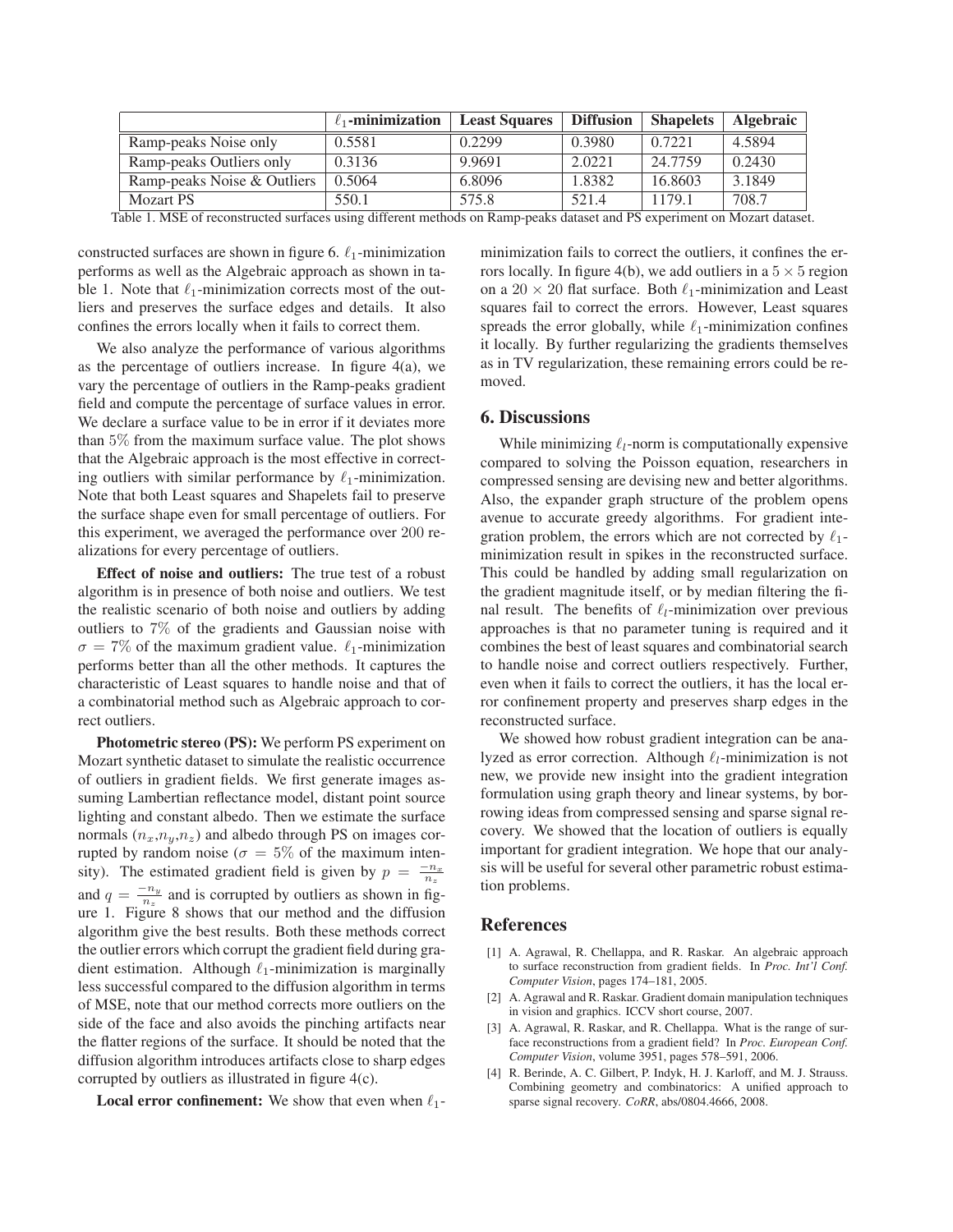

Figure 4. (a) Plot showing the number of surface values in error versus varying outlier percentage. (b) LEC is satisfied by  $\ell_1$ -minimization and Algebraic approach but fails in Least squares. (c) In presence of outliers near a sharp edge, the Diffusion technique results in artifacts.



Figure 5. Reconstructed surface when the gradient field is corrupted by only Gaussian noise ( $\sigma$ =10% of the maximum gradient value). Note that the Algebraic approach performs poorly under noise and  $\ell_1$ -minimization performs as well as Least squares.

- [5] E. J. Candes. Compressive sampling. In ` *Proc. International Congress of Mathematicians*, volume 3, pages 1433–1452, Madrid, Spain, 2006.
- [6] E. J. Candès. The restricted isometry property and its implications for compressed sensing. *Compte Rendus de l'Academie des Sciences*, 2008.
- [7] E. J. Candes and T. Tao. Decoding by linear programming. ` *IEEE Trans. Inform. Theory*, 51:4203–4215, Dec. 2005.
- [8] S. S. Chen, D. L. Donoho, and M. A. Saunders. Atomic decomposition by basis pursuit. *SIAM J. Sci. Comput.*, 20(1):33–61, 1998.
- R. Fattal, D. Lischinski, and M. Werman. Gradient domain high dynamic range compression. In *SIGGRAPH*, pages 249–256, 2002.
- [10] M. A. Fischler and R. C. Bolles. Random sample consensus: a paradigm for model fitting with applications to image analysis and automated cartography. *Commun. ACM*, 24(6):381–395, 1981.
- [11] R. T. Frankot and R. Chellappa. A method for enforcing integrability in shape from shading algorithms. *IEEE Trans. Pattern Anal. Machine Intell.*, 10(4):439–451, 1988.
- [12] A. S. Georghiades, P. N. Belhumeur, and D. J. Kriegman. From few to many: Illumination cone models for face recognition under variable lighting and pose. *IEEE Trans. Pattern Anal. Machine Intell.*, 23(6):643–660, 2001.
- [13] B. K. P. Horn. Height and gradient from shading. *Int'l J. Computer Vision*, 5(1):37–75, 1990.
- [14] P. Huber. *Robust Statistics*. John Wiley and Sons, New York, 1981.
- [15] Q. Ke and T. Kanade. Robust 11 norm factorization in the presence of outliers and missing data by alternative convex programming. In *Proc. Conf. Comp. Vision and Pattern Recognition*, June 2005.
- [16] S.-J. Kim, K. Koh, M. Lustig, S. Boyd, and D. Gorinevsky. An interior-point method for large-scale l1-regularized least squares. *Se-*

*lected Topics in Signal Processing, IEEE Journal of*, 1(4):606–617, Dec. 2007.

- [17] P. Kovesi. Shapelets correlated with surface normals produce surfaces. In *Proc. Int'l Conf. Computer Vision*, pages 994–1001, 2005.
- [18] A. Levin, A. Zomet, S. Peleg, and Y. Weiss. Seamless image stitching in the gradient domain. In *Proc. European Conf. Computer Vision*, pages 377–389. Springer-Verlag, 2004.
- [19] P. Pérez, M. Gangnet, and A. Blake. Poisson image editing.  $ACM$ *Trans. Graph.*, 22(3):313–318, 2003.
- [20] P. Perona and J. Malik. Scale-space and edge detection using anisotropic diffusion. In *IEEE Transactions on Pattern Analysis and Machine Intelligence*, volume 12, pages 629–639, 1990.
- [21] N. Petrovic, I. Cohen, B. J. Frey, R. Koetter, and T. S. Huang. Enforcing integrability for surface reconstruction algorithms using belief propagation in graphical models. *Proc. Conf. Comp. Vision and Pattern Recognition*, 1:743, 2001.
- [22] H. Poor. *An Introduction to Signal Detection and Estimation*. Springer-Verlag, 1988.
- [23] L. I. Rudin, S. Osher, and E. Fatemi. Nonlinear total variation based noise removal algorithms. *Phys. D*, 60(1-4):259–268, 1992.
- [24] T. Simchony, R. Chellappa, and M. Shao. Direct analytical methods for solving poisson equations in computer vision problems. *IEEE Trans. Pattern Anal. Machine Intell.*, 12(5):435–446, 1990.
- [25] R. J. Woodham. Photometric method for determining surface orientation from multiple images. *OptEng*, 19(1):139–144, 1980.